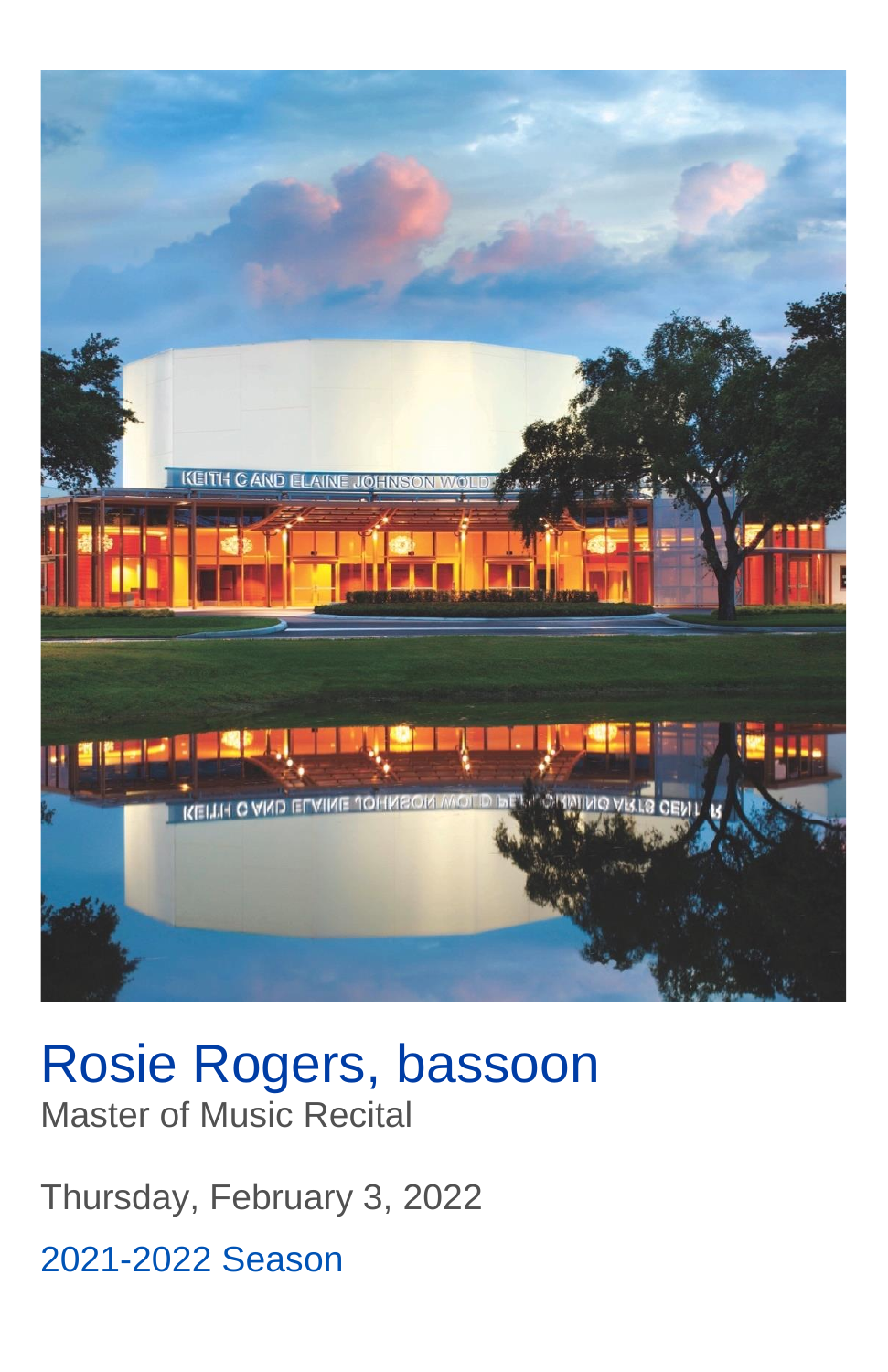### Rosie Rogers, bassoon Yinyu Li, piano

Thursday, February 3, 8:00 p.m. Amarnick-Goldstein Concert Hall

### Program

Sonata in A minor "Arpeggione," D. 821 Franz Schubert (Arr. Loren Glickman, Lisa Leonard, Eric Van der Veer Varner) (1797 – 1828) *Allegro moderato Adagio Allegretto*

Trio for Oboe, Bassoon, and Piano, FP 43 Francis Poulenc *Presto* (1899 – 1963) *Andante Rondo*

Kari Jenks, oboe

#### INTERMISSION

 *Puna wera Mokoia He pūrakau Ohinemutu*

Ngā Hā o Neherā **Gillian Whitehead** *Ngā Hā o Neherā* (b. 1941)

Don Giovanni, K. 527 Amadeus Mozart (Arr. Josef Triebensee for octet, edited by Michael Finn) (1756 – 1791) *Overture Introduzione "Notte e giorno faticar" La ci darem la mano Batti, batti, o bel Masetto Dalla sua pace Fin ch'han dal vino*

> Kari Jenks & Olivia Oakland, oboe Natanial Farrar & Taylor Overholt, clarinet Rosie Rogers & Chris Gonzalez, bassoon Jeffrey Chapman & Paula Mora, French horn

**Please silence or turn off all electronic devices, including cell phones, beepers, and watch alarms. Unauthorized recording or photography is strictly prohibited.**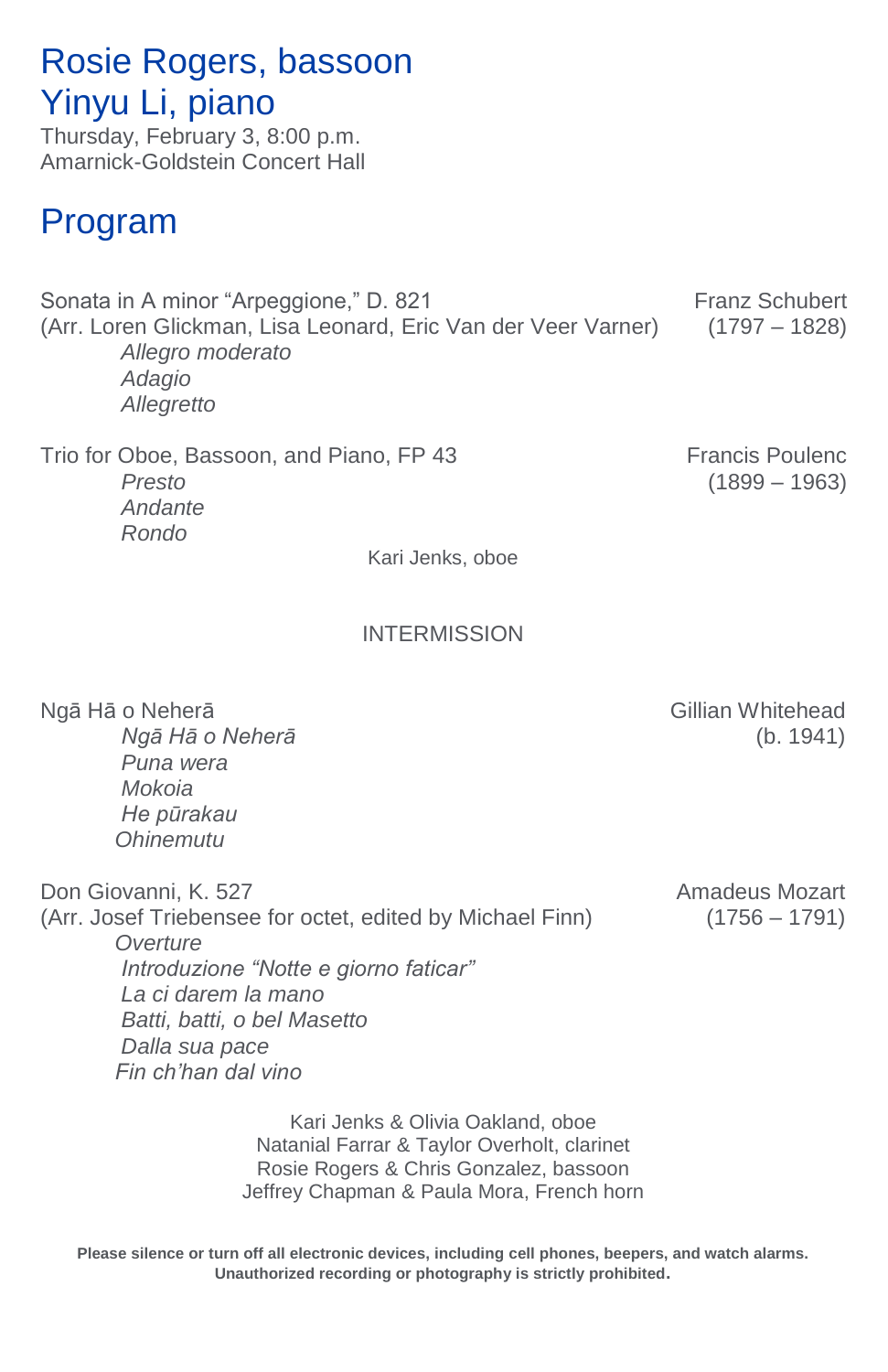### Rosie Rogers

Rosie Rogers is an American bassoonist from the Pacific Northwest. Rosie currently studies with Whitney Crockett as a graduate student at Lynn Conservatory. She graduated from the University of Puget Sound in 2020 summa cum laude and with honors in music performance. She won the University of Puget Sound concerto competition in 2019 and performed Heitor Villa-Lobos's Ciranda das Sete Notas with the orchestra in February of 2020. Her former teachers include Francine Peterson, Lyle Dockendorff, Evan Kuhlmann, and Christopher Sales.

During the course of her undergraduate studies Rosie participated in Marrowstone Music Festival, the Vancouver Symphony Orchestral Institute at Whistler, and Domaine Forget International Music Festival. She was a member of the Velvet Five wind quintet from 2017-2020 and has performed with numerous groups in the greater Seattle area including the Seattle Festival Orchestra, Compass Winds Quintet, Bremerton Symphony, Bainbridge Symphony, the Orchestral Recital Series of Tacoma, Vashon Opera, Northwest Chamber Chorus, Orcas Island Choral Society, Pacific Northwest Opera, and the Peninsula Dance Theater.

Rosie teaches bassoon privately and worked as a coach for Maple Valley Youth Symphony, Student Orchestras of Greater Olympia, and Cascade Youth Symphony. In 2018 she served as bassoon instructor for Lake Samish Music Camp and in 2019 she taught with Seattle Youth Symphony Orchestra's Summer Music Program for young musicians.

## Yinyu Li

Yinyu Li has a master of arts degree in music performance (piano). She earned two years of the Outstanding Graduate Performance in Piano Studies Award and once was awarded the College of Arts, Music Department Award for Piano Performance; during her graduate study in Long Island University POST, New York. She is the winner of LIU Post concerto competition and performed Ravel G major piano concerto with the LIU Post Orchestra in Tilles Center, New York.

She grew up in China and she is a Chinese-Korean. When she was young, she studied piano performance in Minzu University which is also called Music College of Central University of Nationalities (CUN) in Beijing for ten years where she earned a piano performance bachelor degree. Having worked hard to gain academic and practical experience in the field, she is confident that she has the ability to succeed at the graduate level.

Growing up amidst her parents' careers as a tenor/soprano/pianist/accordionist, she has become passionate about music and is determined to pursue a career as a musician. Both of her parents were music teachers/musicians when they were in China. In 2013, Yinyu came to America, obtained a green card, and married in 2017. She has always been excited about chamber music. She enjoyed performing with other musicians, which include accompanied vocalists and instrumentalists. When she discovered the (PPC) Instrumental Collaborative Piano program in Lynn University, she became very interested, and hoped for a chance to focus on collaborative piano. Currently, she is in the Professional Performance Certificate in instrumental collaborative piano program at Lynn University. She is also a piano instructor and her students have won statewide competition and passed piano exams with high marks.